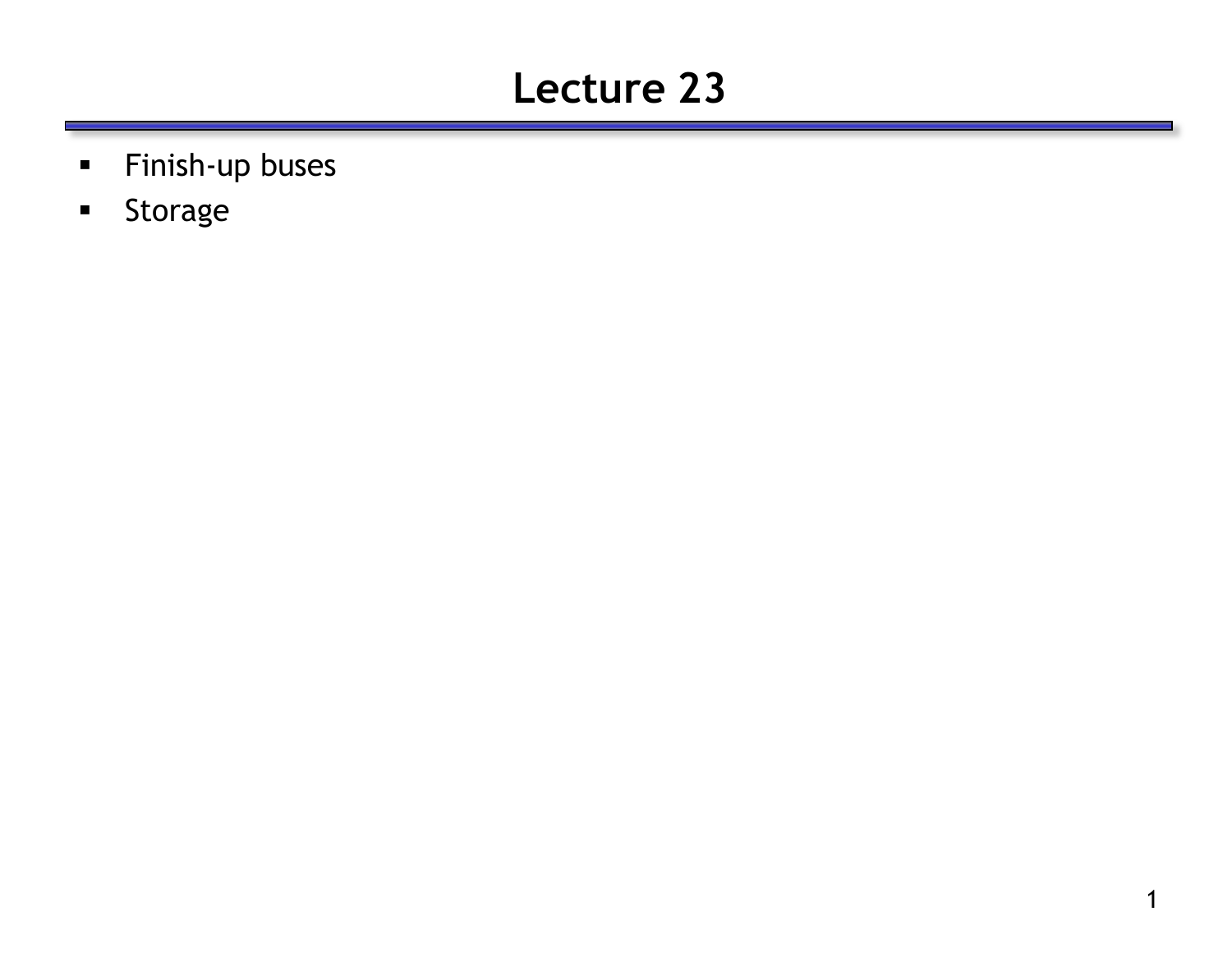### **Example Bus Problems, cont.**

2) Assume the following system:

- A CPU and memory share a 32-bit bus running at 100MHz.
- The memory needs 50ns to access a 64-bit value from one address.
- For this system, a single read can be performed in eight cycles or 80ns for an effective bandwidth of  $(12.5 \times 10^6 \text{ reads/second}) \times (8 \text{ bytes/read}) = 100 \text{MB/s}.$
- A) If the memory was widened, such that 128-bit values could be read in 50ns, what is the new effective bandwidth?

- B) What is the bus utilization (fraction of cycles the bus is used) to achieve the above bandwidth?
- C) If utilization were 100% (achievable by adding additional memories), what effective bandwidth would be achieved?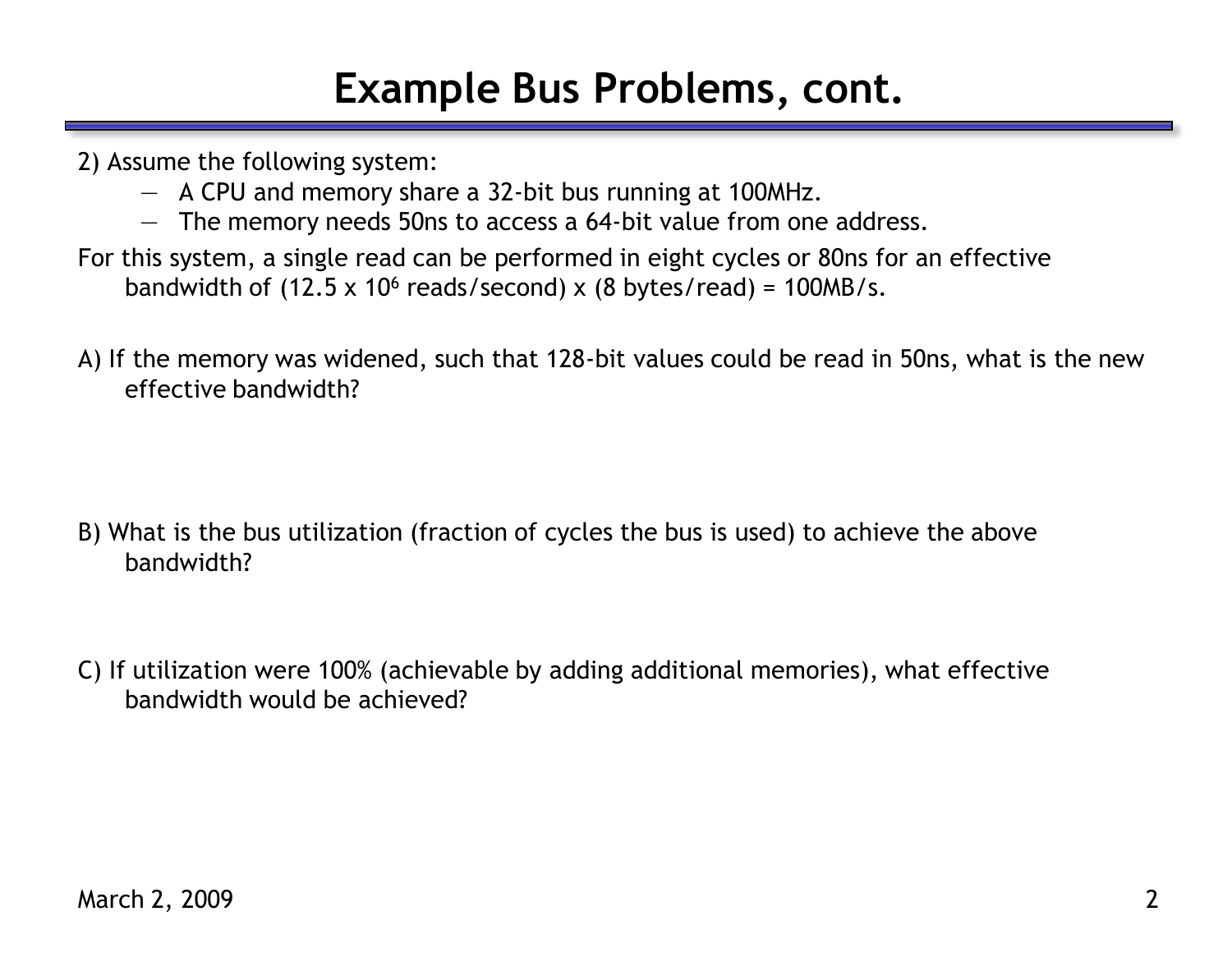## **Synchronous and asynchronous buses**

- A synchronous bus operates with a central clock signal.
	- Bus transactions can be handled easily with finite state machines.
	- However, the clock rate and bus length are inversely proportional; faster clocks mean less time for data to travel. This is one reason why PCs never have more than about five expansion slots.
	- All devices on the bus must run at the same speed, even if they are capable of going faster.
- An asynchronous bus does not rely on clock signals.
	- Bus transactions rely on complicated handshaking protocols so each device can determine when other ones are available or ready.
	- On the other hand, the bus can be longer and individual devices can operate at different speeds.
	- Many external buses like USB and Firewire are asynchronous.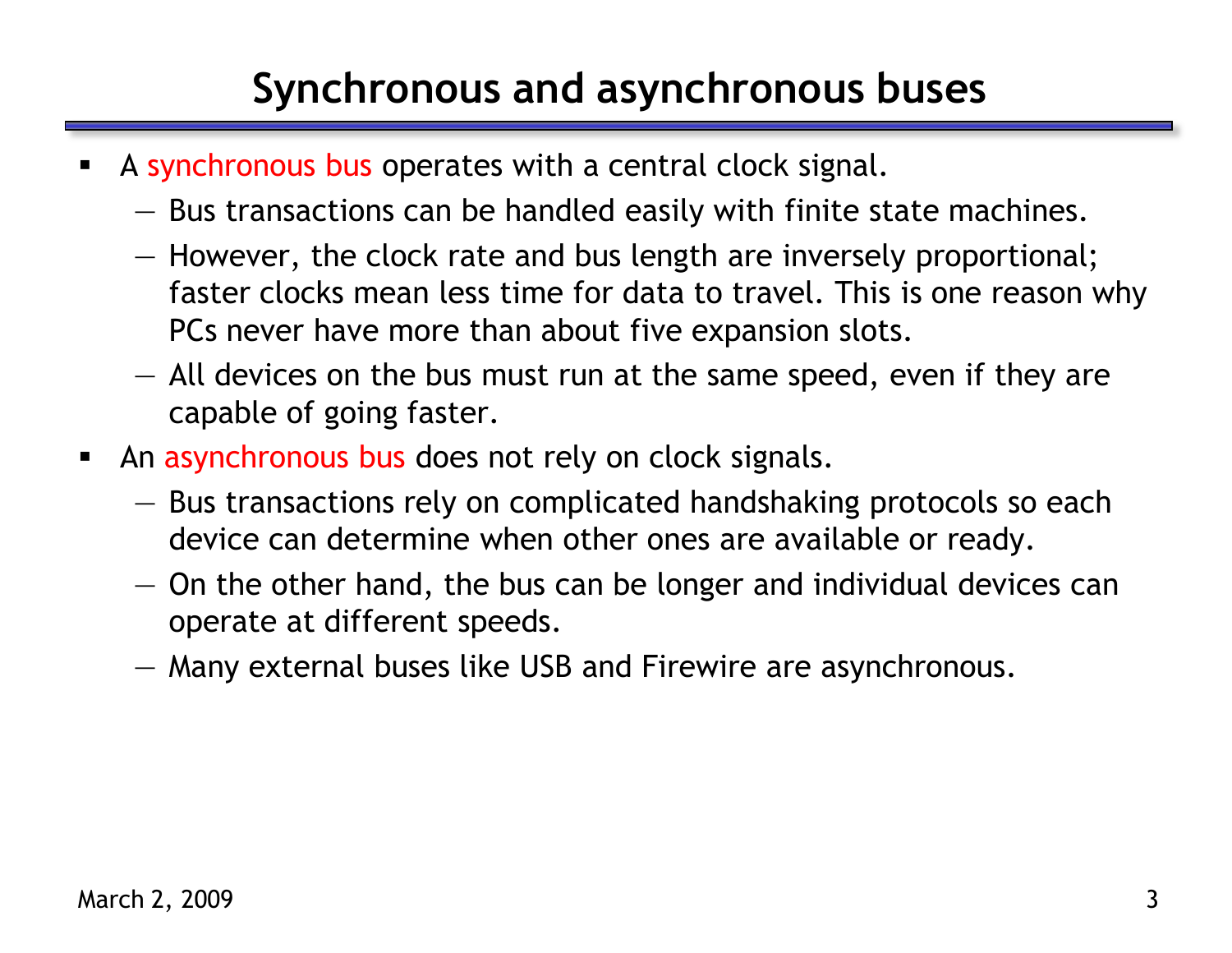#### **Buses in modern PCs**

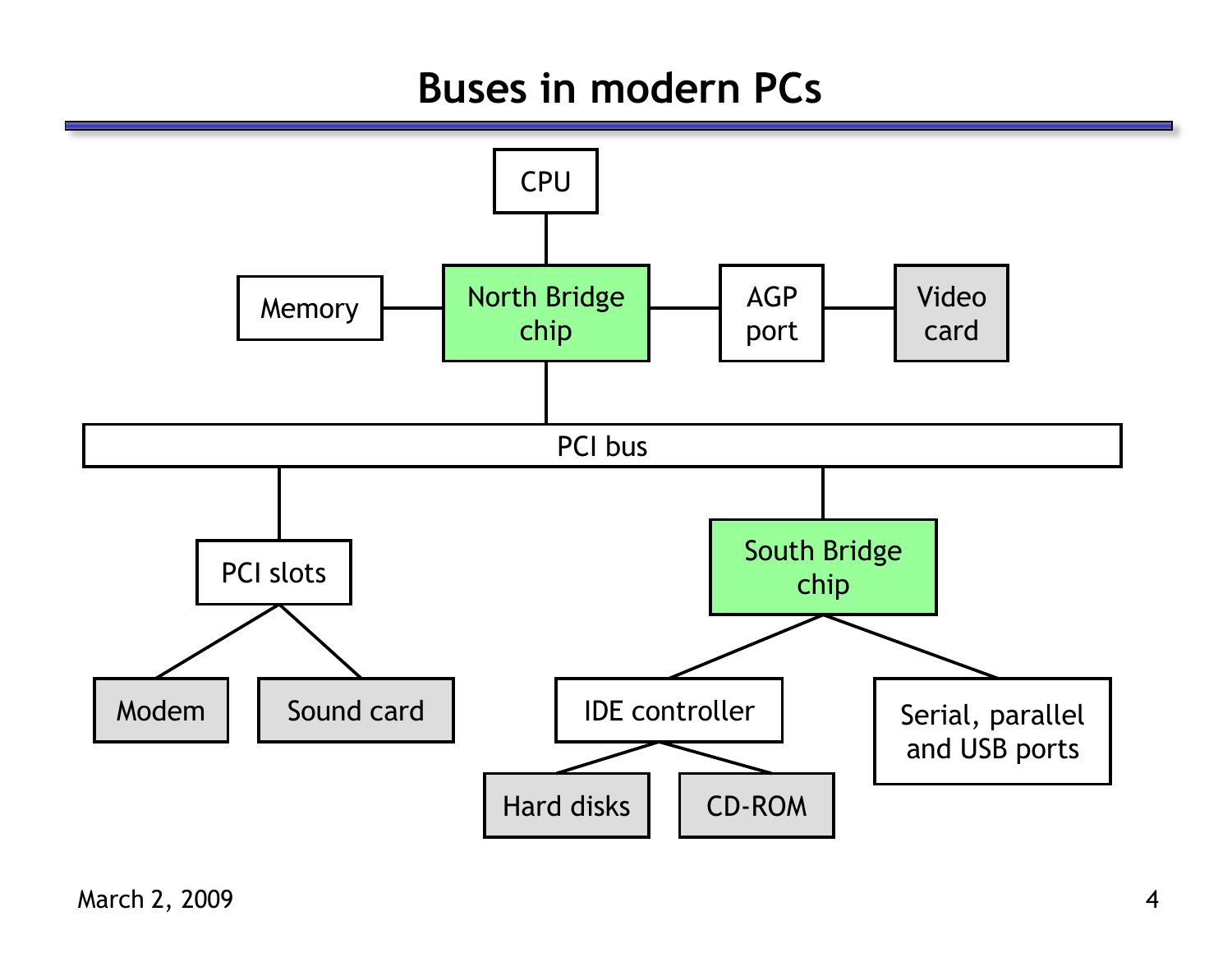- Peripheral Component Interconnect is a synchronous 32-bit bus running at 33MHz, although it can be extended to 64 bits and 66MHz.
- **The maximum bandwidth is about 132 MB/s.**

33 million transfers/second x 4 bytes/transfer = 132MB/s

- Cards in the motherboard PCI slots plug directly into the PCI bus.
- Devices made for the older and slower ISA bus standard are connected via a "south bridge" controller chip, in a hierarchical manner.

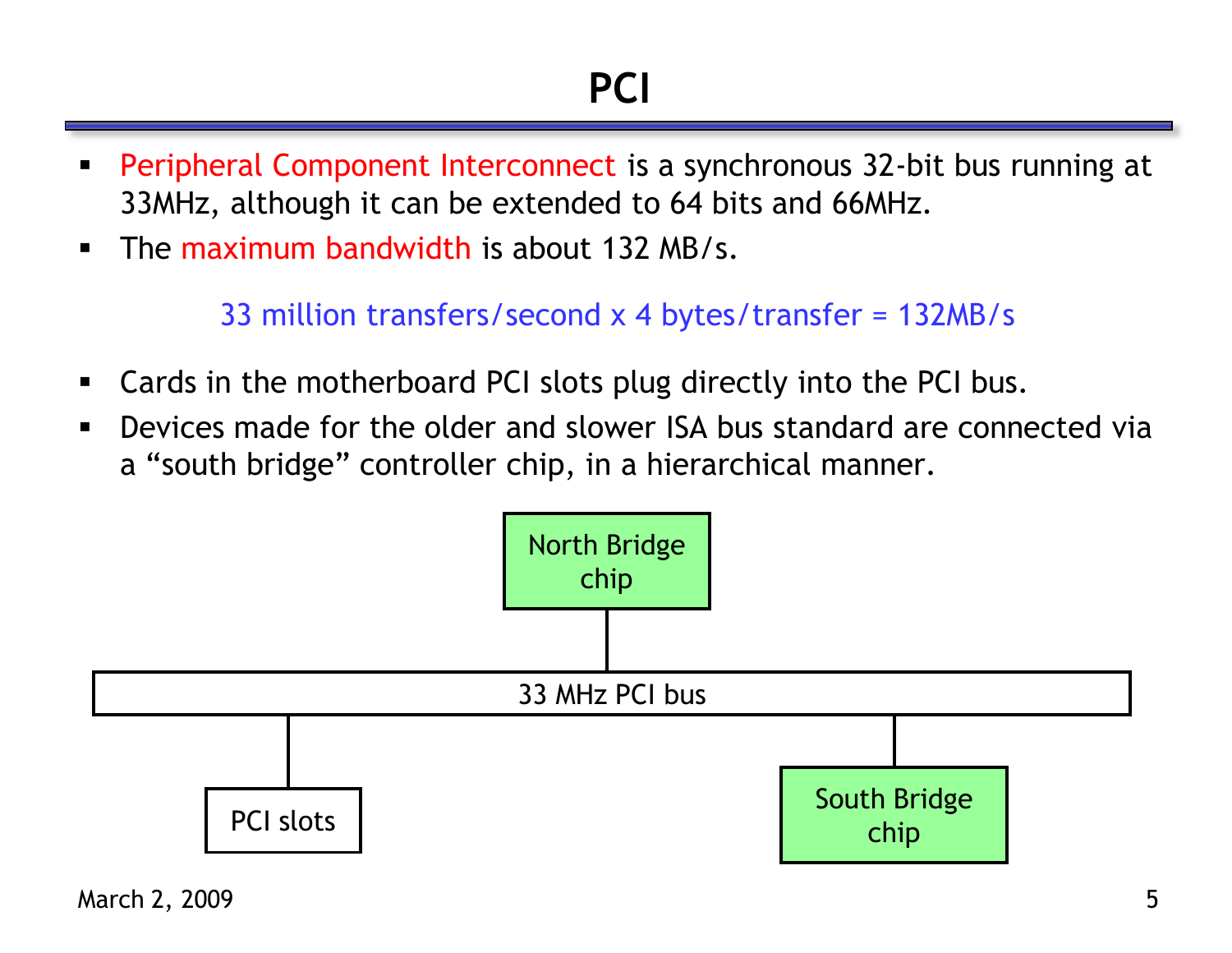- **CPUs actually operate at two frequencies.** 
	- The internal frequency is the clock rate inside the CPU, which is what we've been talking about so far.
	- The external frequency is the speed of the processor bus, which limits how fast the CPU can transfer data.
- The internal frequency is usually a multiple of the external bus speed.
	- $-$  A 2.167 GHz Athlon XP sits on a 166 MHz bus (166 x 13).
	- $-$  A 2.66 GHz Pentium 4 might use a 133 MHz bus (133 x 20).
		- *You may have seen the Pentium 4's bus speed quoted at 533MHz. This is because the Pentium 4's bus is "quad-pumped", so that it transfers 4 data items every clock cycle.*
- **Processor and Memory data rates far exceed PCI's capabilities:** 
	- With an 8-byte wide "533 MHz" bus, the Pentium 4 achieves 4.3GB/s
	- A bank of 166MHz Double Data Rate (DDR-333) Memory achieves 2.7GB/s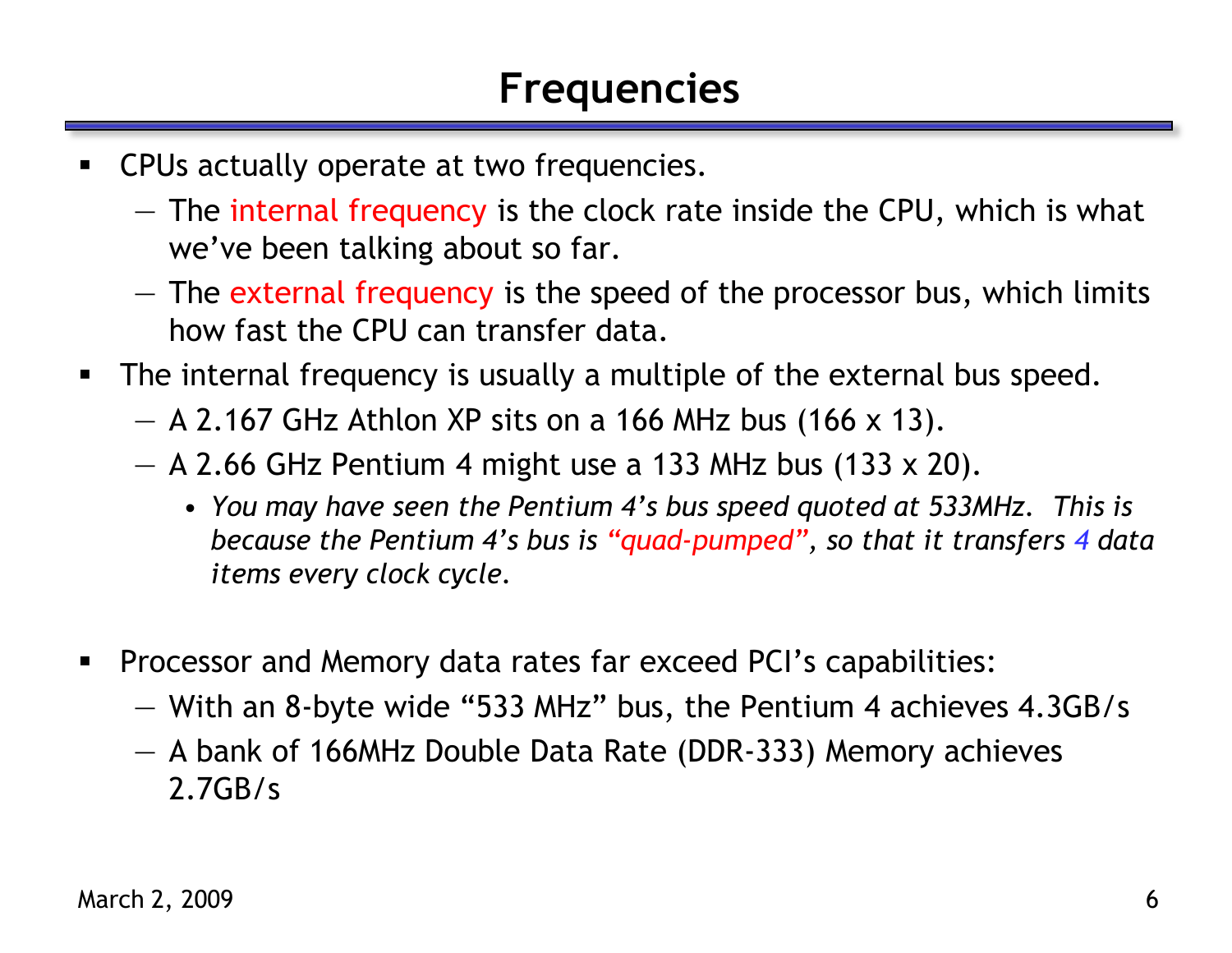## **The North Bridge**

- To achieve the necessary bandwidths, a "frontside bus" is often dedicated to the CPU and main memory.
	- "bus" is actually a bit of a misnomer as, in most systems, the interconnect consists of point-to-point links.
	- The video card, which also need significant bandwidth, is also given a direct link to memory via the Accelerated Graphics Port (AGP).
- All this CPU-memory traffic goes through the "north bridge" controller, which can get very hot (hence the little green heatsink).



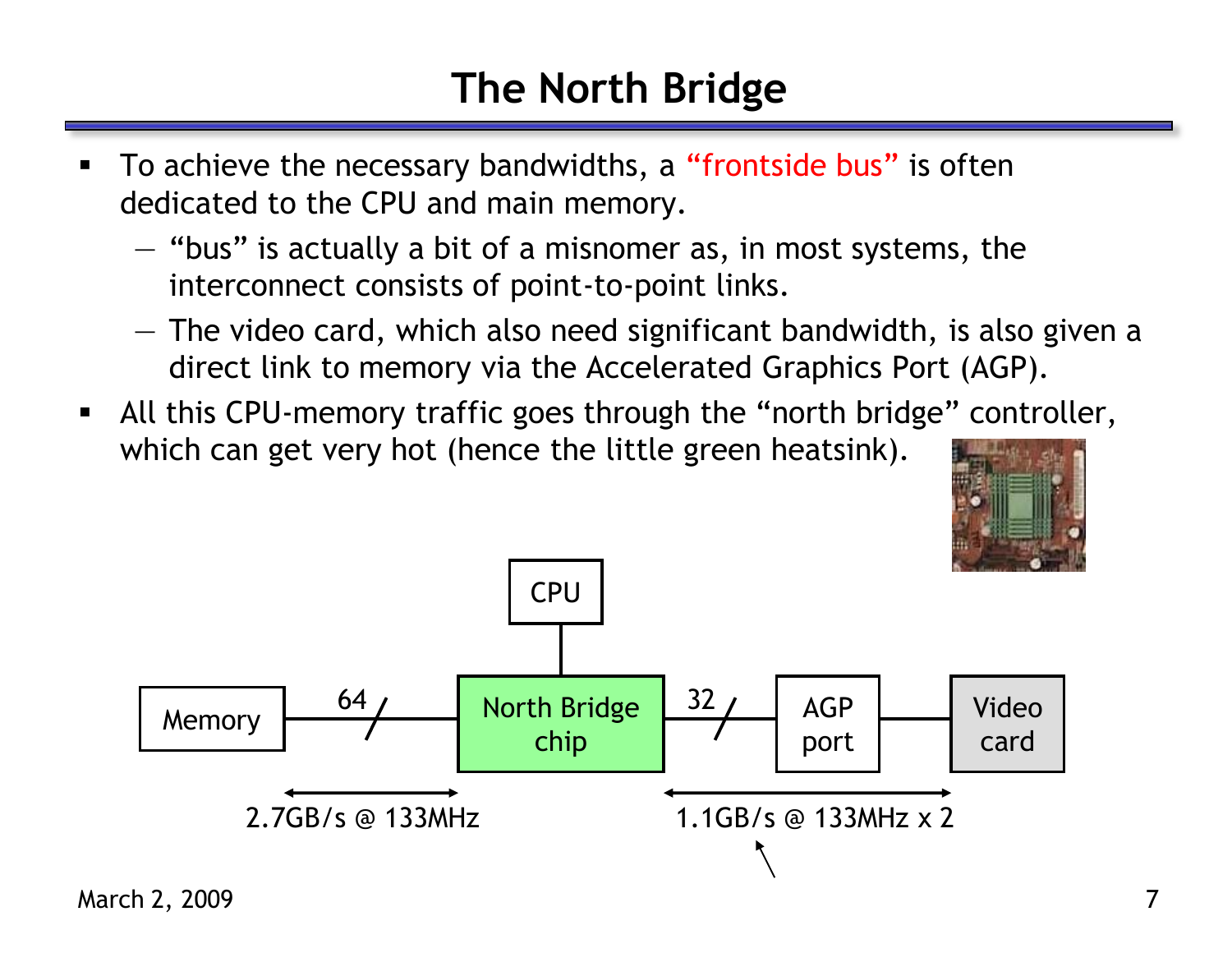#### **External buses**

- **External buses are provided to support the frequent plugging and un**plugging of devices
	- As a result their designs significantly differ from internal buses
- **Two modern external buses, Universal Serial Bus (USB) and FireWire, have** the following (desirable) characteristics:
	- Plug-and-play standards allow devices to be configured with software, instead of flipping switches or setting jumpers.
	- Hot plugging means that you don't have to turn off a machine to add or remove a peripheral.
	- The cable transmits power! No more power cables or extension cords.
	- Serial links are used, so the cable and connectors are small.



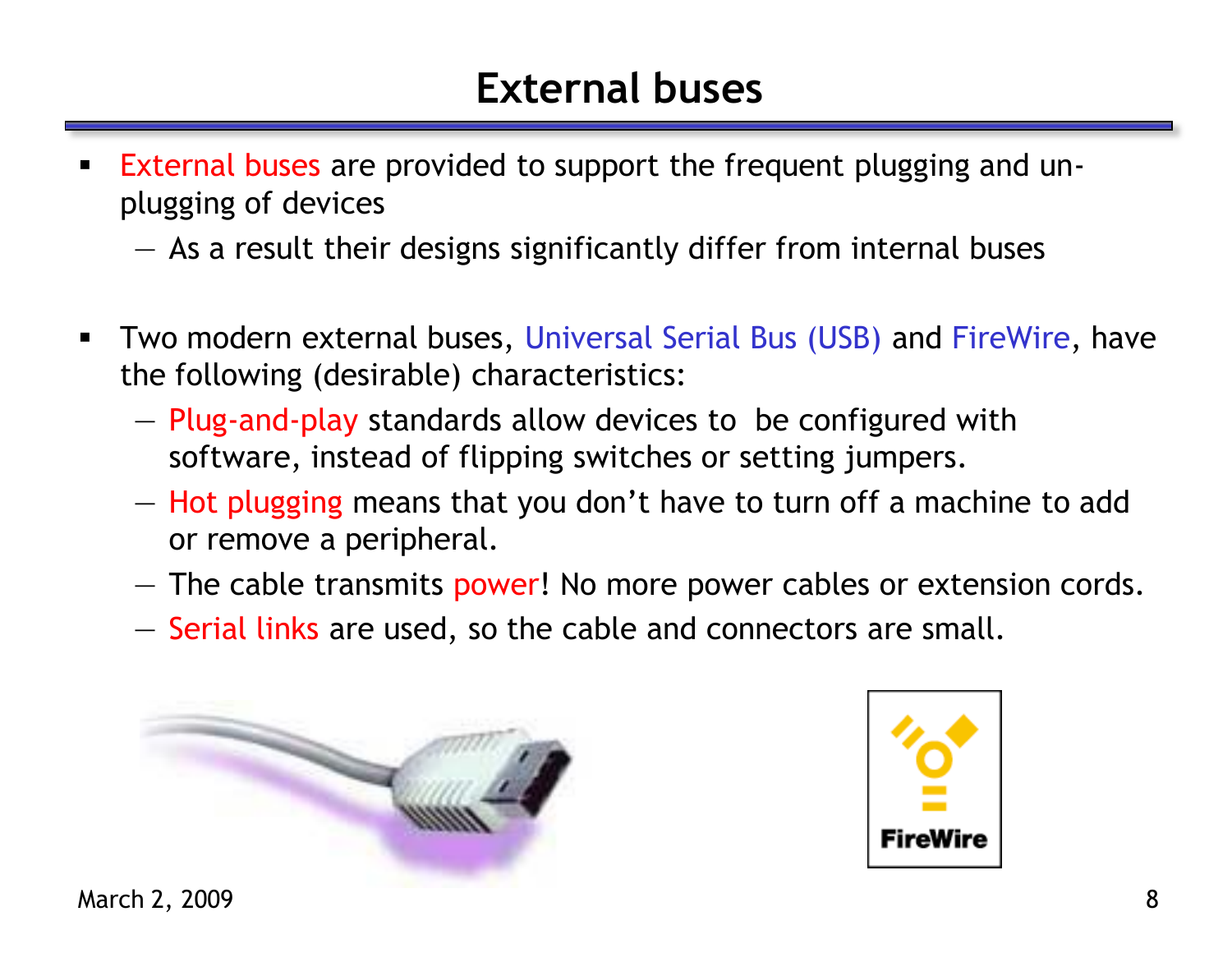## **Serial/Parallel**

- Why are modern external buses serial rather than parallel?
- Generally, one would think that having more wires would increase bandwidth and reduce latency, right?
	- Yes, but only if they can be clocked at comparable frequencies.
- Two physical issues allow serial links to be clocked significantly faster:
	- On parallel interconnects, interference between the signal wires becomes a serious issue.
	- Skew is also a problem; all of the bits in a parallel transfer could arrive at slightly different times.
- **Serial links are being increasingly considered for internal buses:** 
	- Serial ATA is a new standard for hard drive interconnects
	- PCI-Express (aka 3GI/O) is a PCI bus replacement that uses serial links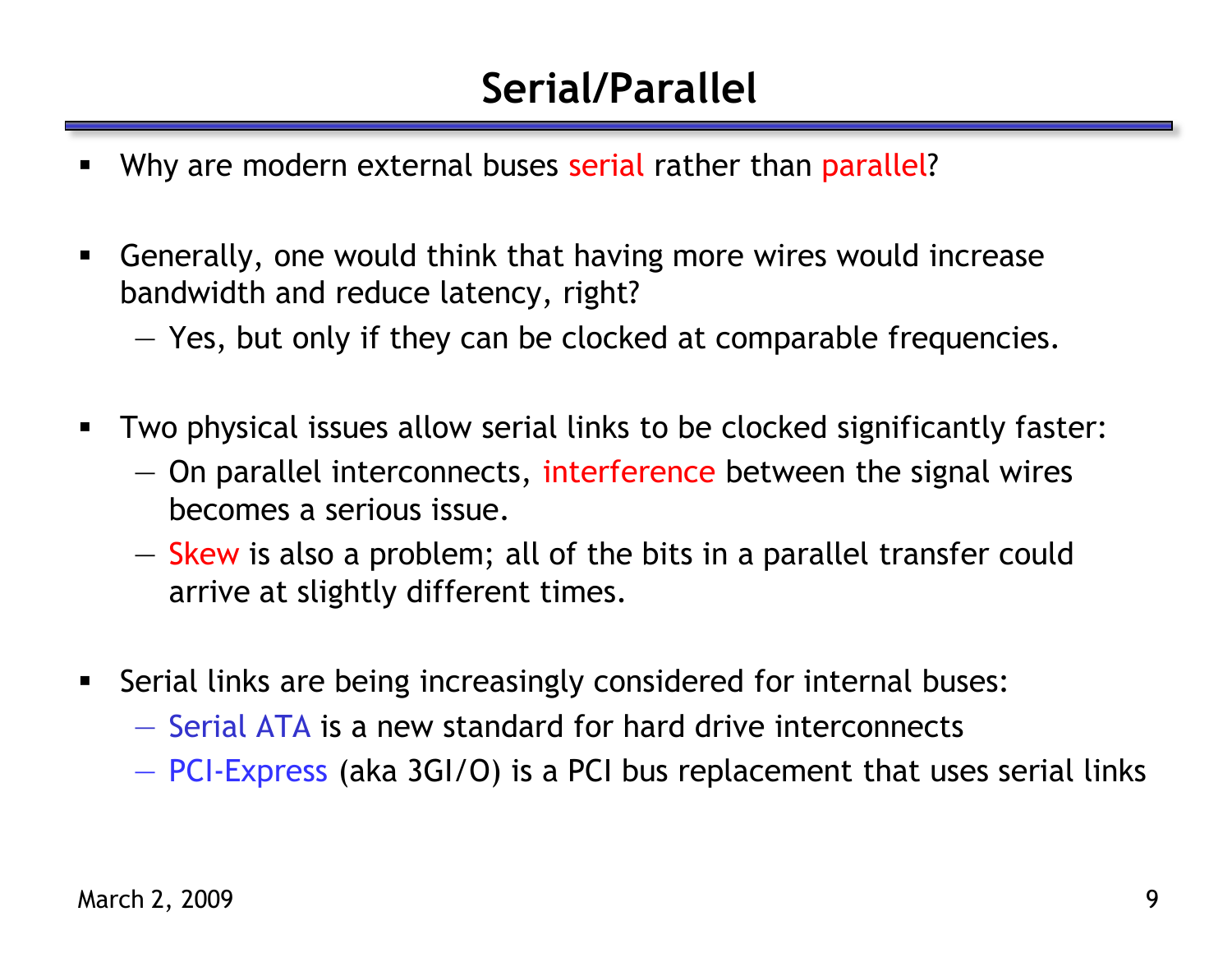#### **Disk Drives, Flash**



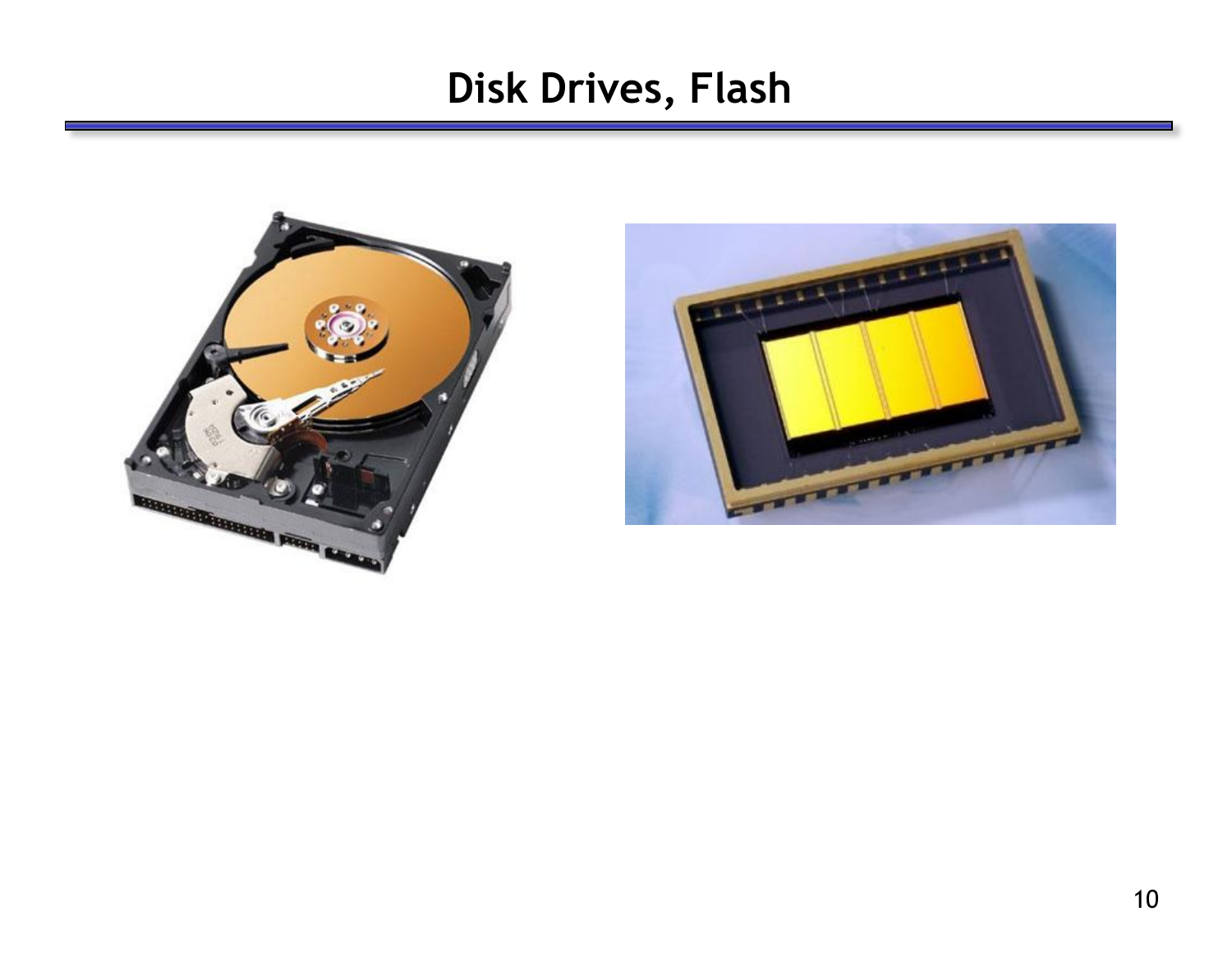## **Hard drives**

- The ugly guts of a hard disk.
	- Data is stored on double-sided magnetic disks called platters.
	- Each platter is arranged like a record, with many concentric tracks.
	- Tracks are further divided into individual sectors, which are the basic unit of data transfer.
	- Each surface has a read/write head like the arm on a record player, but all the heads are connected and move together.
- A 75GB IBM Deskstar has roughly:
	- 5 platters (10 surfaces),
	- 27,000 tracks per surface,
	- 512 sectors per track, and
	- 512 bytes per sector.

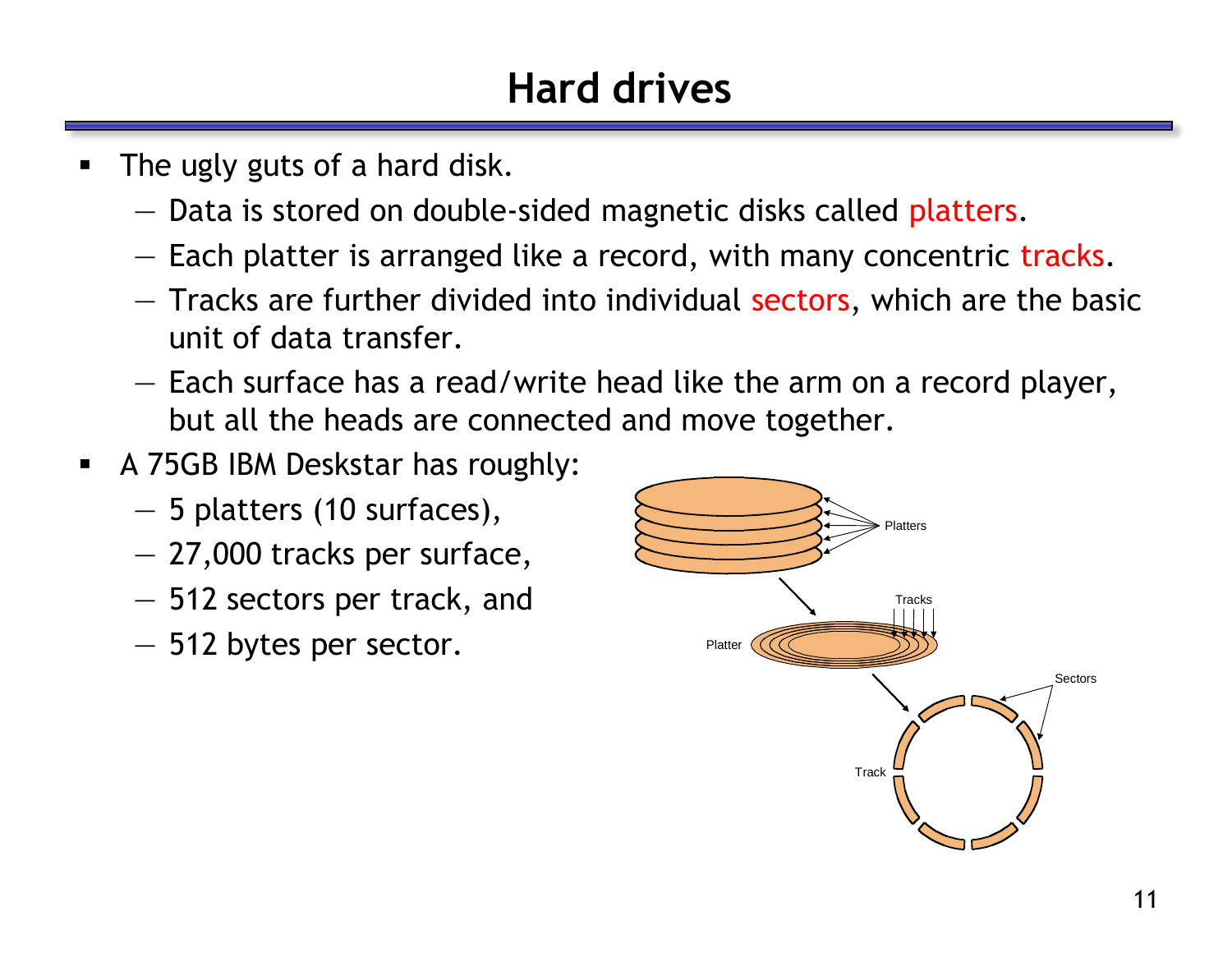## **Accessing data on a hard disk**

- Accessing a sector on a track on a hard disk takes a lot of time!
	- Seek time measures the delay for the disk head to reach the track.
	- A rotational delay accounts for the time to get to the right sector.
	- The transfer time is how long the actual data read or write takes.
	- There may be additional overhead for the operating system or the controller hardware on the hard disk drive.
- Rotational speed, measured in revolutions per minute or RPM, partially determines the rotational delay and transfer time.

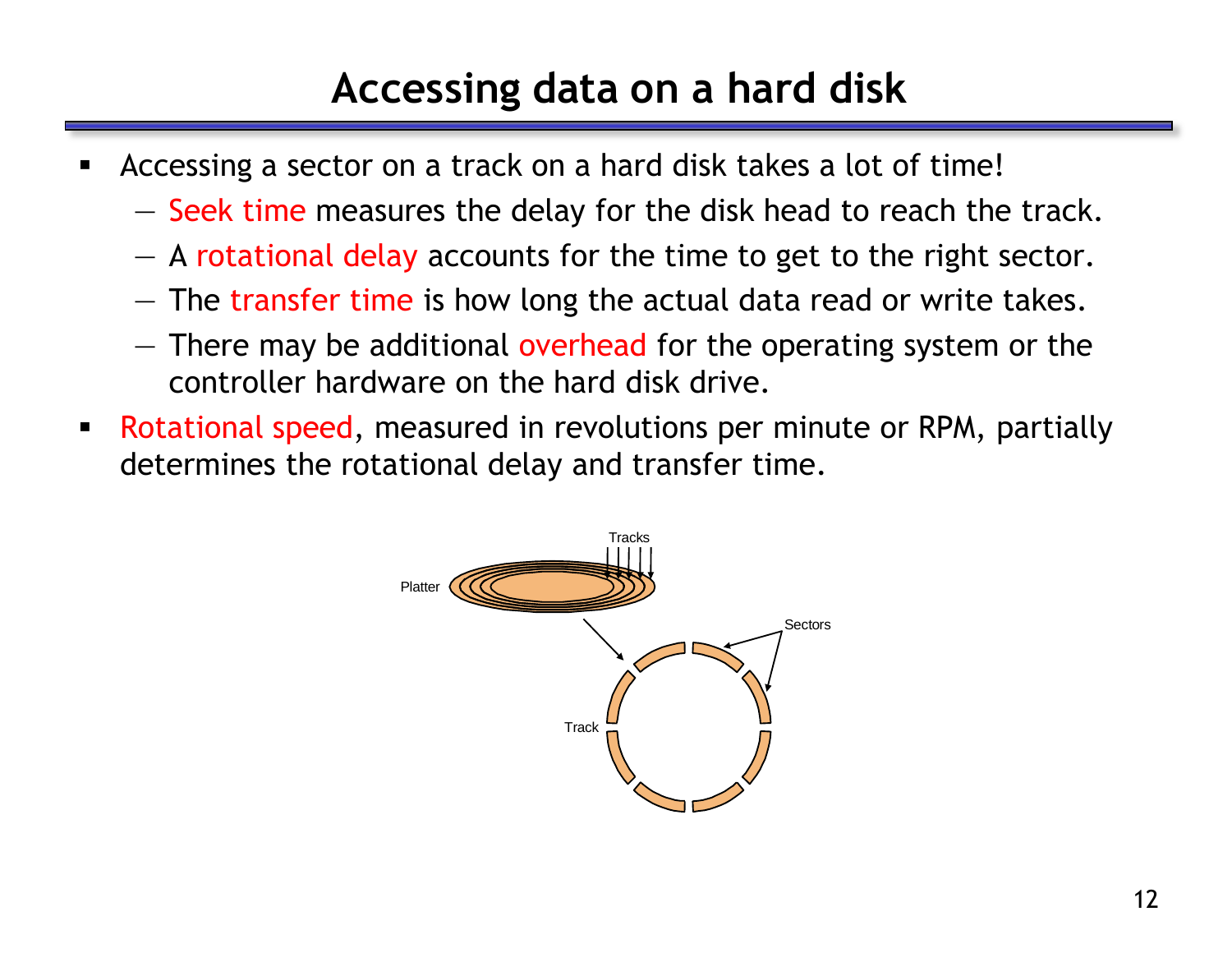### **Estimating disk latencies (seek time)**

- Manufacturers often report *average* seek times of 8-10ms.
	- These times average the time to seek from any track to any other track.
- In practice, seek times are often much better.
	- For example, if the head is already on or near the desired track, then seek time is much smaller. In other words, locality is important!
	- Actual average seek times are often just 2-3ms.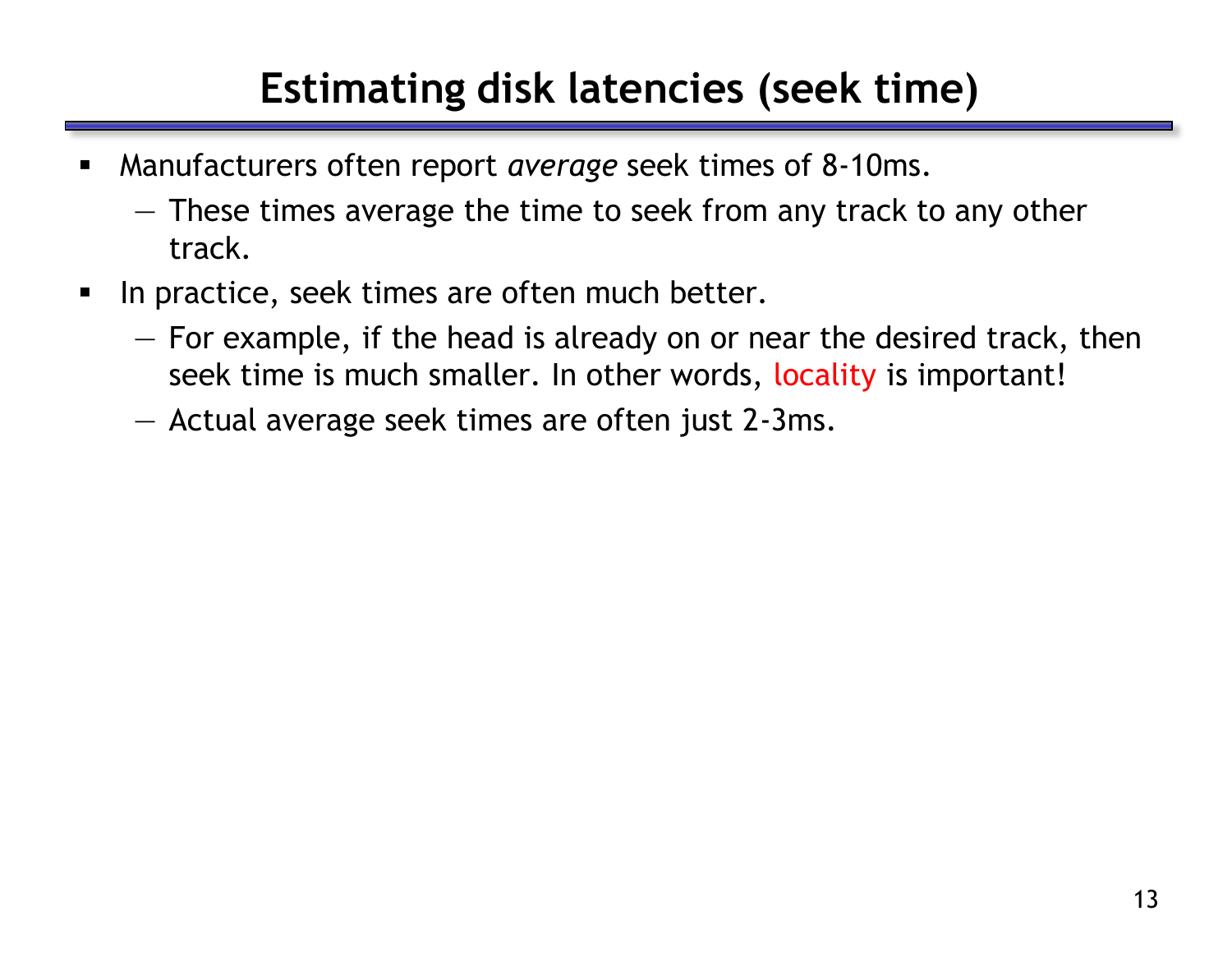### **Estimating Disk Latencies (rotational latency)**

- **-** Once the head is in place, we need to wait until the right sector is underneath the head.
	- This may require as little as no time (reading consecutive sectors) or as much as a full rotation (just missed it).
	- On average, for random reads/writes, we can assume that the disk spins halfway on average.

Rotational delay depends partly on how fast the disk platters spin.

Average rotational delay = 0.5 x rotations x rotational speed

— For example, a 5400 RPM disk has an average rotational delay of:

0.5 rotations / (5400 rotations/minute) = 5.55ms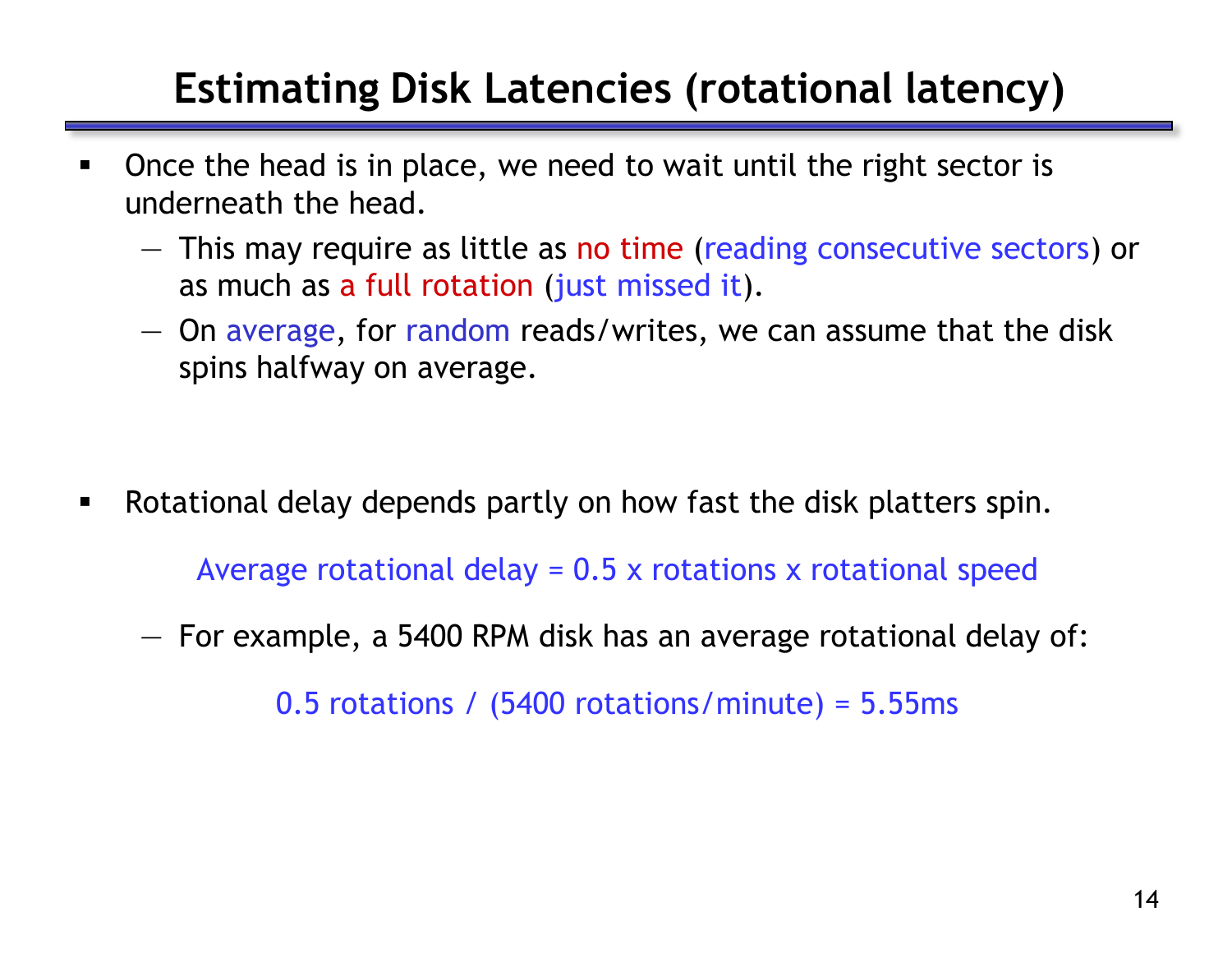### **Estimating disk times**

- The overall response time is the sum of the seek time, rotational delay, transfer time, and overhead.
- Assume a disk has the following specifications.
	- An average seek time of 9ms
	- A 5400 RPM rotational speed
	- A 10MB/s average transfer rate
	- 2ms of overheads



- How long does it take to read a random 1,024 byte sector?
	- The average rotational delay is 5.55ms.
	- $-$  The transfer time will be about (1024 bytes / 10 MB/s) = 0.1ms.
	- $-$  The response time is then  $9ms + 5.55ms + 0.1ms + 2ms = 16.7ms$ . That's 16,700,000 cycles for a 1GHz processor!
- One possible measure of throughput would be the number of random sectors that can be read in one second.

(1 sector / 16.7ms) x  $(1000ms / 1s) = 60$  sectors/second.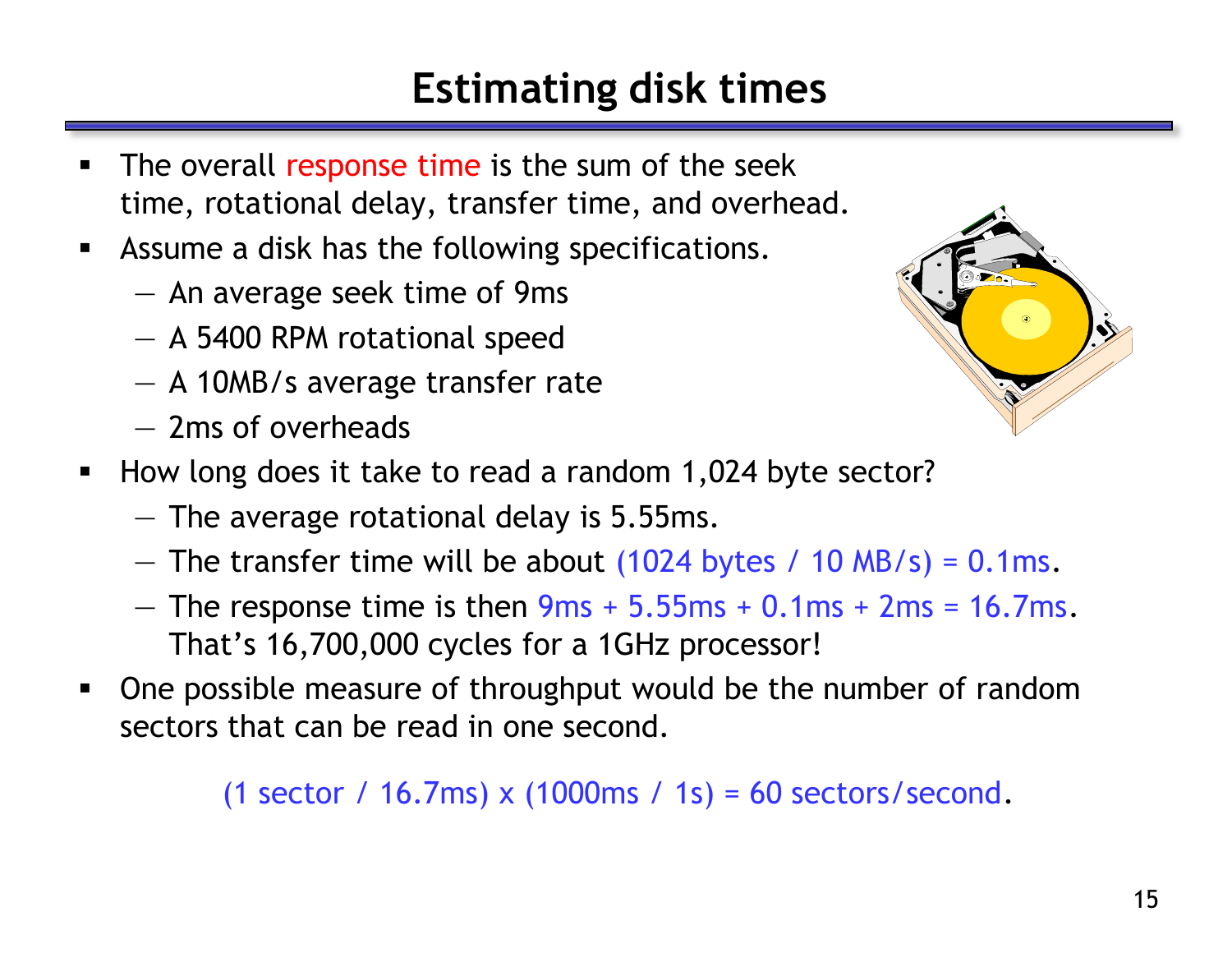#### **Estimating disk times**

- The overall response time is the sum of the seek time, rotational delay, transfer time, and overhead.
- Assume a disk has the following specifications.
	- An average seek time of 3ms
	- A 6000 RPM rotational speed
	- A 10MB/s average transfer rate
	- 2ms of overheads
- How long does it take to read a random 1,024 byte sector?
	- The average rotational delay is:
	- The transfer time will be about:
	- The response time is then:
- How long would it take to read a whole track (512 sectors) selected at random, if the sectors could be read in any order?